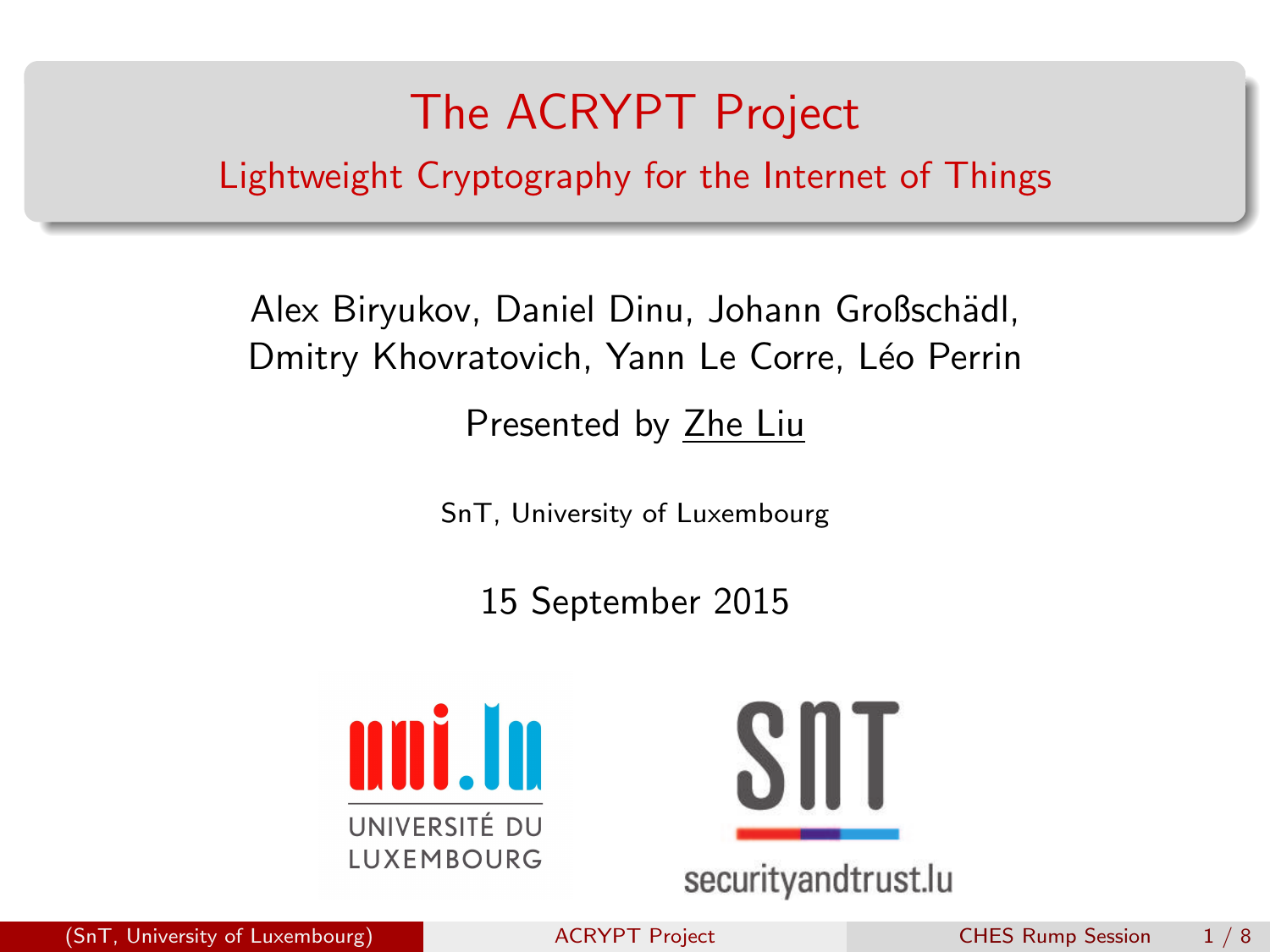# Lightweight Crypto Lounge

- A Zoo about lightweight symmetric primitives
- Design principles and cryptographic properties
- **Best attacks**
- Hardware implementation footprint (if available)
- $\bullet$  50+ primitives!

#### Let us know if you have new results!

[https://www.cryptolux.org/index.php/Lightweight](https://www.cryptolux.org/index.php/Lightweight_Block_Ciphers)\_Block\_Ciphers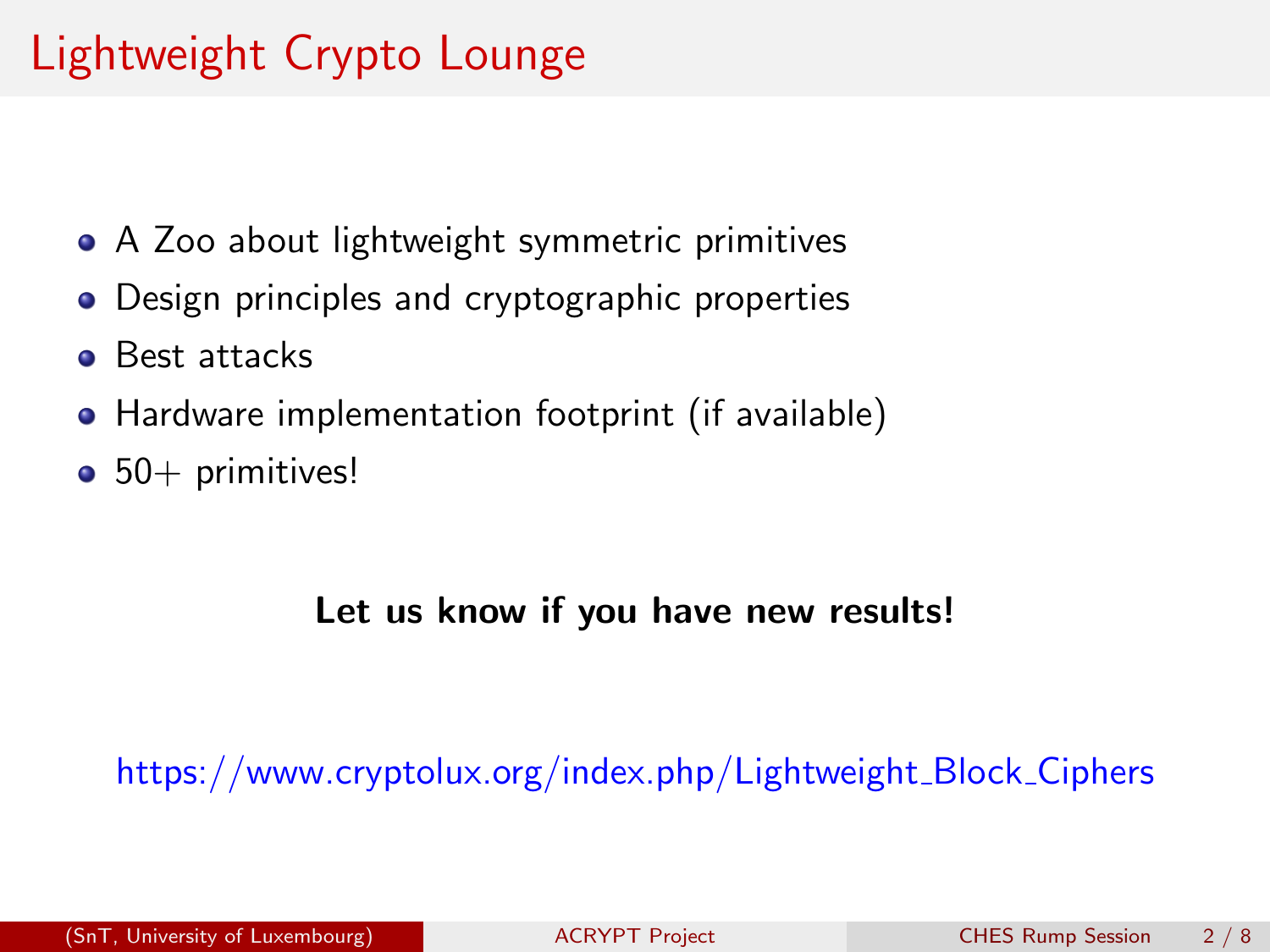### Benchmarking Framework

FELICS - Fair Evaluation of Lightweight Cryptographic Systems

- Open-source software benchmarking framework
- Similar to SUPERCOP, but for embedded devices
- 3 different platforms (8-bit AVR, 16-bit MSP, 32-bit ARM)
- 3 different metrics: execution time, RAM, code size
- Different usage scenarios
- 100+ different implementations of block and stream ciphers!

#### Contributions are welcome!

#### <https://www.cryptolux.org/index.php/FELICS>

(SnT, University of Luxembourg) [ACRYPT Project](#page-0-0) CHES Rump Session 3 / 8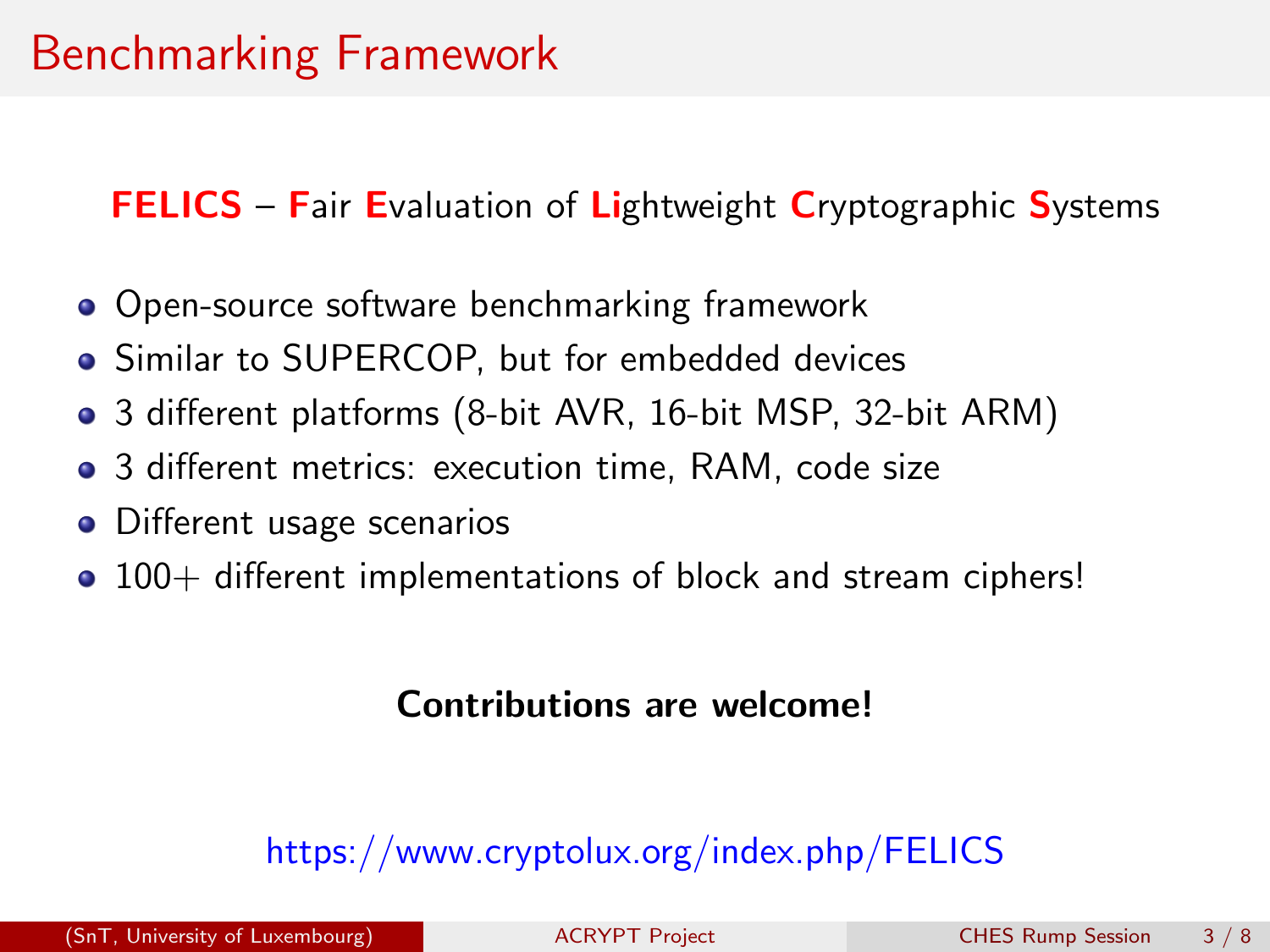Implementation Competition

### Win Luxembourgish Chocolate/Beer!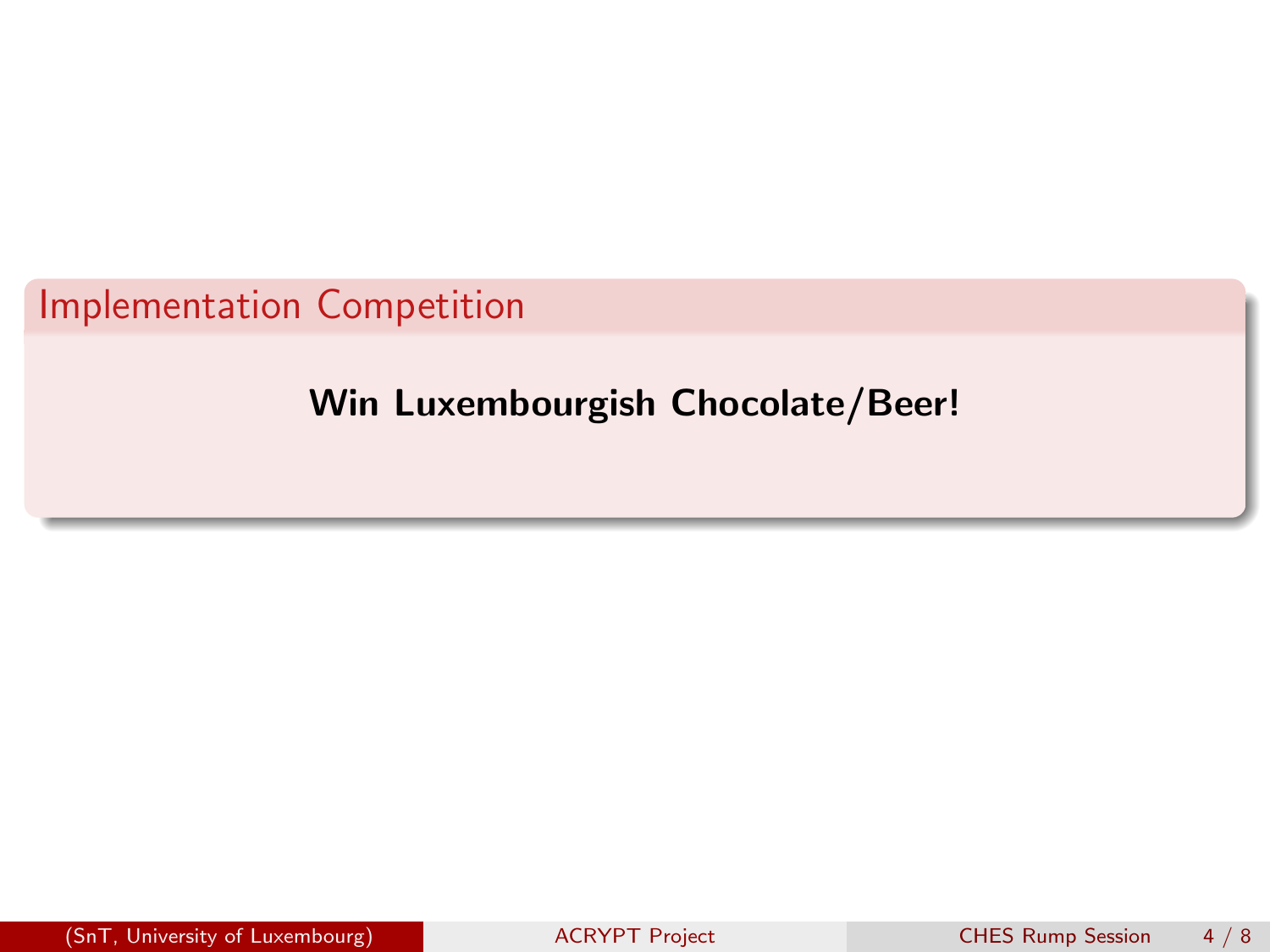# Triathlon Competition

How do I win?

What to submit? Implementations (assembly/C) of published lightweight block ciphers

What targets? AVR, MSP, ARM

Scores Get points based on the implementation performance figures Who gets a prize? First 3 players/teams and first 3 implementations

First Deadline: September 6, 2015 (before CHES 2015) Website: [https://www.cryptolux.org/index.php/FELICS](https://www.cryptolux.org/index.php/FELICS_Triathlon)\_Triathlon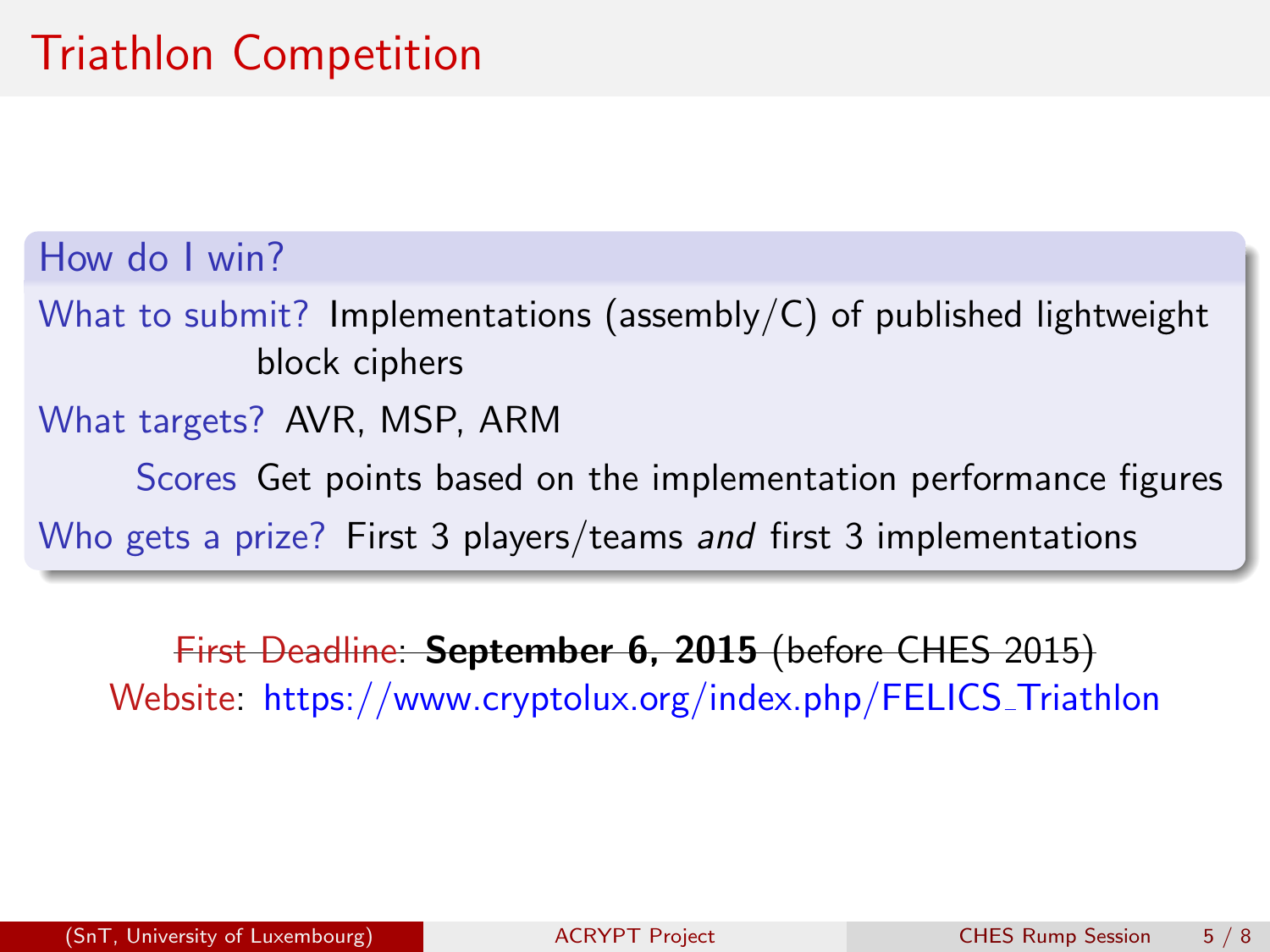## Winners of First Triathlon

### Players/Teams

- $\bullet$  Jason Smith 1440 points
- **2 Dongsoo Lee and Ilwoong Jeong** 1290 points
- 3 Jason Smith and Bryan Weeks 1240 points

#### Implementations

- **1 LEA** 128 128 v03 750 points
- **2 Speck**  $64 96 v04 730$  points
- **3 Chaskey** 128 128 v02 690 points

#### Details: [https://www.cryptolux.org/index.php/FELICS](https://www.cryptolux.org/index.php/FELICS_Triathlon) Triathlon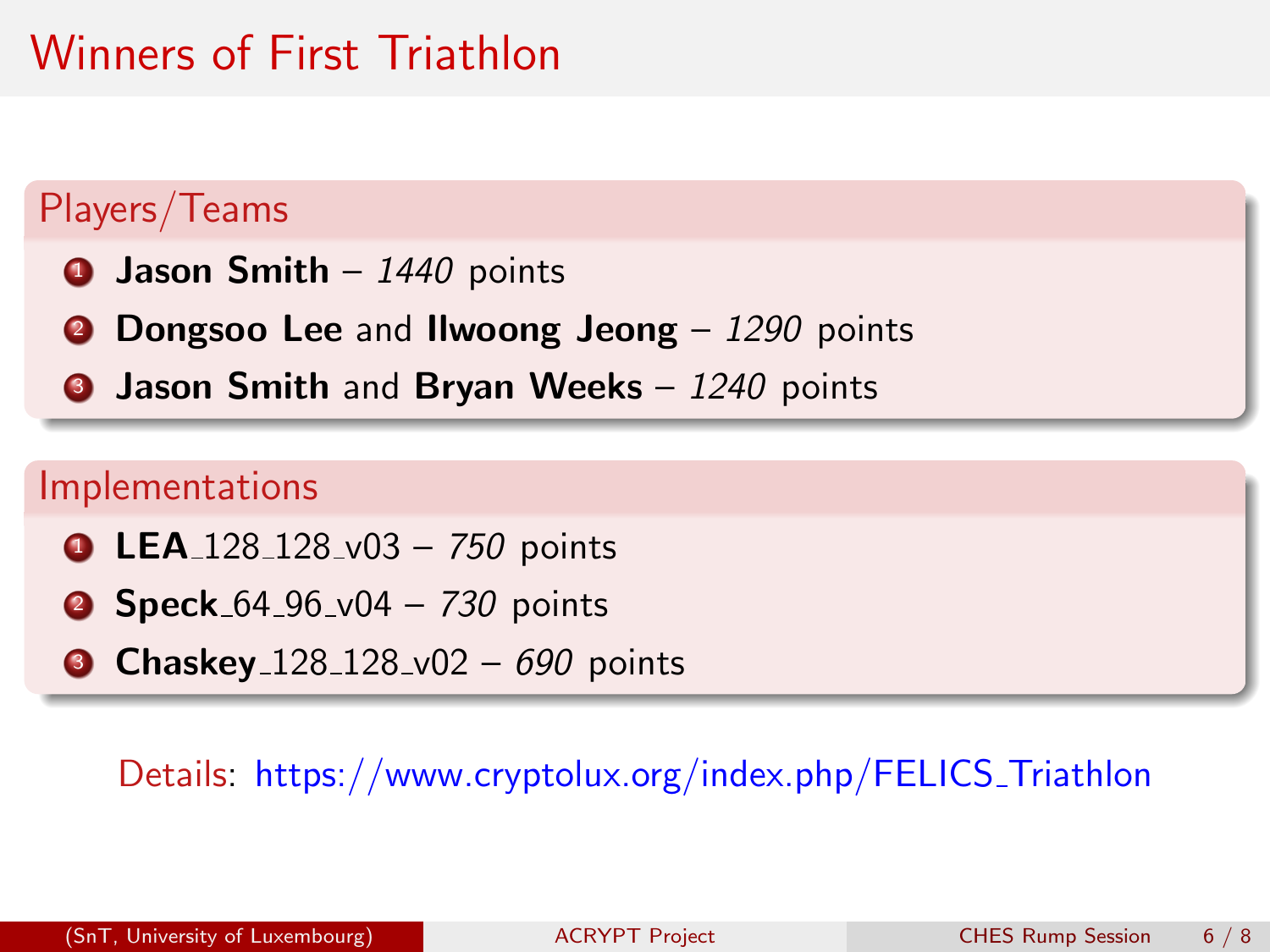### Triathlon Competition

# Second Deadline March 13, 2016 (before FSE 2016)

Website: [https://www.cryptolux.org/index.php/FELICS](https://www.cryptolux.org/index.php/FELICS_Triathlon) Triathlon